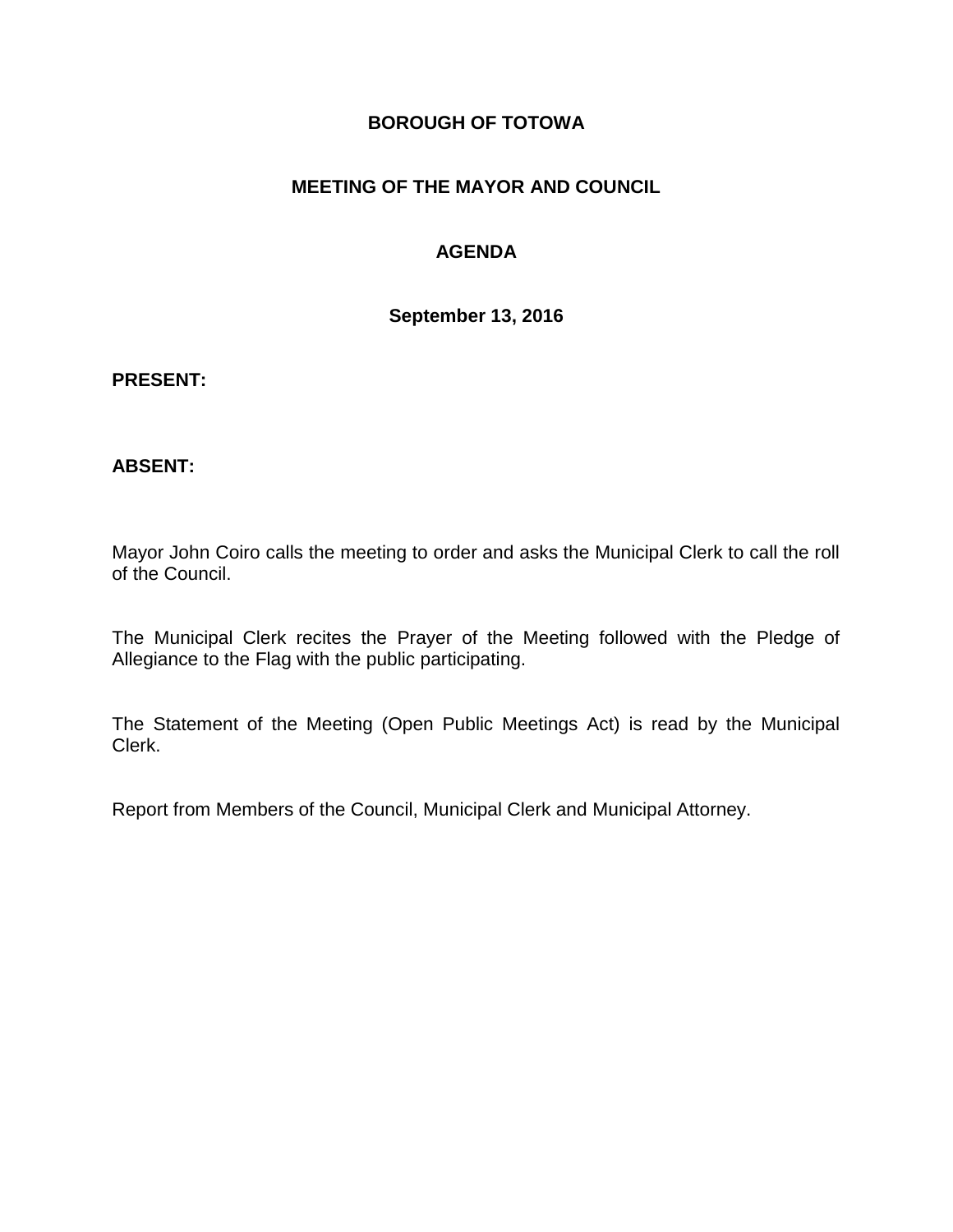Minutes of the Mayor and Council for the meeting of August 23, 2016.

#### **COMMITTEE ON FINANCE: PICARELLI, D'ANGELO, FONTANELLA.**

Resolution No. 2016-19 for the payment of bills.

Resolution authorizing the Treasurer to issue refunds to various property owners due to overpayment of 3<sup>rd</sup> Quarter 2016 taxes.

Resolution Of The Mayor And Council Of The Borough Of Totowa Authorizing Settlement Of The Application For Freeze Act Relief Pursuant To N.J.S.A. 54:3-26 Entitled Jo-El Properties, LLC v. Borough Of Totowa, Based On The Passaic County Board Of Taxation Judgment For Block 127, Lot 11, Known As 7 Crescent Avenue In The Borough Of Totowa, Passaic County, New Jersey.

Resolution To Acknowledge Receipt Of And Accept The 2015 Audit Corrective Action Plan.

#### **COMMITTEE ON PUBLIC SAFETY: PUGLISE, FONTANELLA, BUCHER.**

Payment of the annual contribution for 2016 to the Borough Of Totowa First Aid Squad, Inc. in the amount of \$15,000.00.

Letter of resignation from School Crossing Guard Susan Grotz.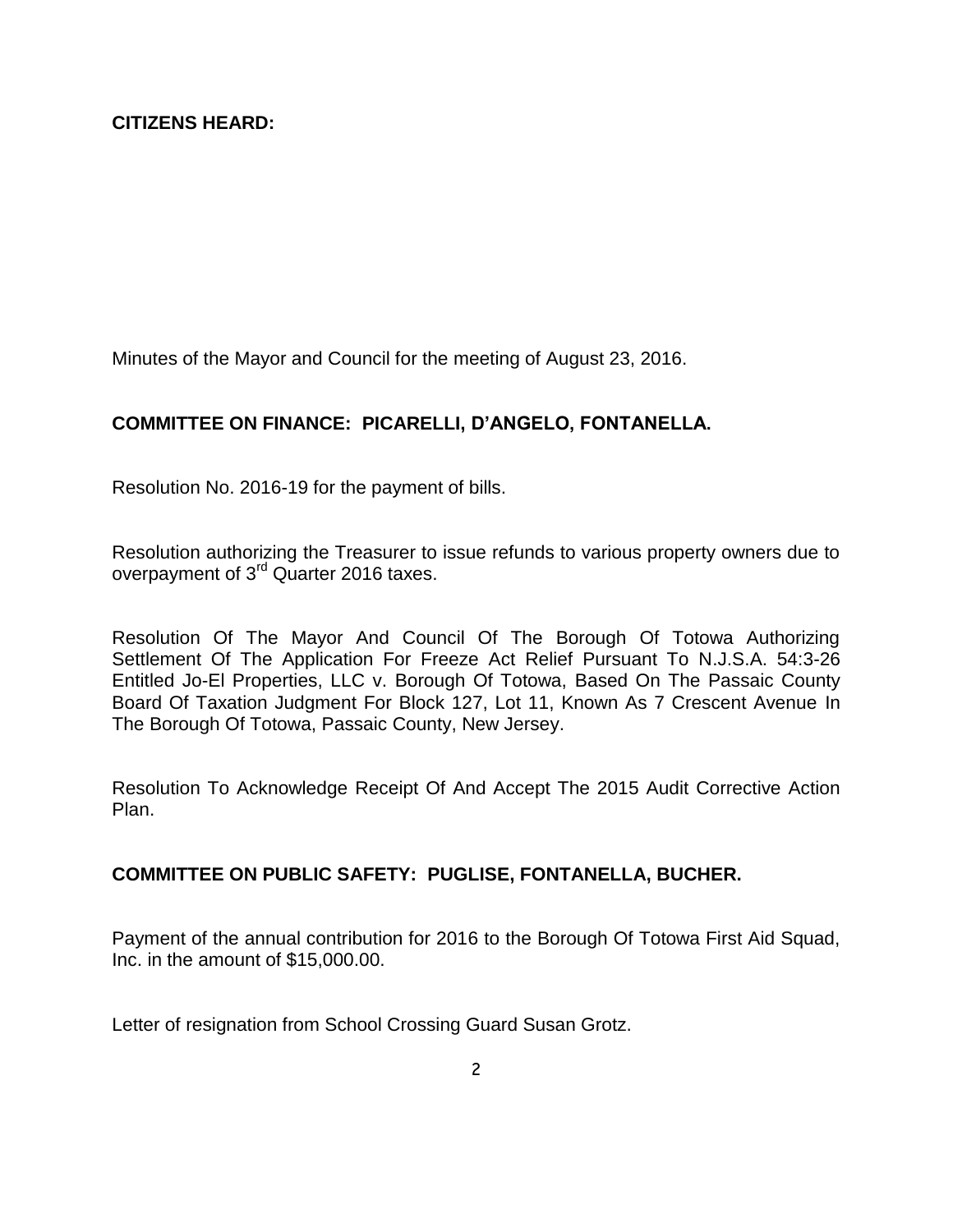Recommendation of the Committee to appoint a School Crossing Guard.

Appointment by the Mayor.

Confirm the appointment.

Letter from DPW Laborer Richard Schopperth requesting a day off with pay on Friday, September 16, 2016 to attend the New Jersey State Firemen's Convention as alternate delegate for Fire Chief Vincent Marciano.

Letter from residents Michael and Shannon Greco thanking Police Chief Robert Coyle and the Totowa Police Department for a job well done day in and day out.

## **COMMITTEE ON PUBLIC WORKS: D'ANGELO, PUGLISE, ANDRIANI.**

No report.

## **COMMITTEE ON ENG. & PUB. PROPERTY: FONTANELLA, ANDRIANI, D'ANGELO.**

Resolution Authorizing Professional Engineering Services For The Riverview Drive Pump Station Improvements.

Letter from the Serra Club requesting permission to use the Municipal Parking Lot on Saturday, October 29, 2016 for a trip to Atlantic City.

#### **COMMITTEE ON LIAISON & INSPECTION: ANDRIANI, BUCHER, PICARELLI.**

Approve the 2016 Open Space & Farmland Preservation Trust Fund Agreement between the Borough of Totowa and County of Passaic for Kennedy Park Playground Equipment.